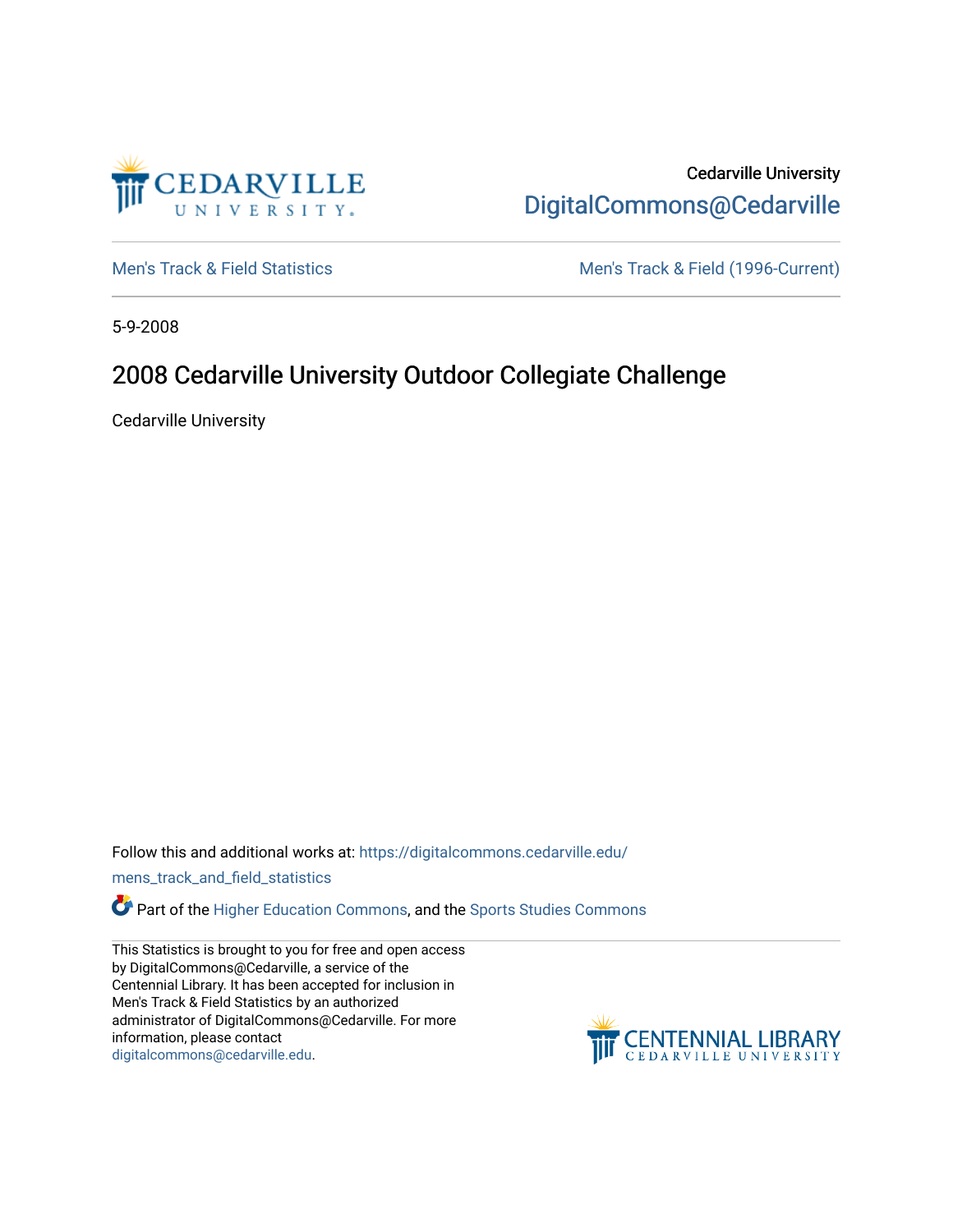### **Cedarville University**

http://www.cedarvi lie .edu/2007-08/mtrack/mtr\_cuchallengeresults.htm





# **Cedarville University Outdoor Collegiate Challenge**

**Friday, May 9, 2008** - **3:30 p.m.**  CU **Track** & **Field Complex** - (track **layout pdt)** 

#### **MEN'S RESULTS**

| Men Javelin Throw<br>Event 2     |                                                               |                      |              |
|----------------------------------|---------------------------------------------------------------|----------------------|--------------|
| meet record: & 56.05m 5/11/2007  |                                                               | ==================== |              |
| Track Record: # 57.90m 4/16/2004 | Charlie Greene, Unattached<br>Tim Beck, Cedarville University |                      |              |
| NAIA Auto: % 57.60m<br>2008      |                                                               |                      |              |
| Name                             | Year School                                                   | Finals               |              |
|                                  |                                                               |                      |              |
| Finals                           |                                                               |                      |              |
| 1 Mayo, John                     | Georgetown (Ky.)                                              | 58.18m#              | 190-10       |
| 2 Hannay, Scott                  | Unattached                                                    | 53.06m               | $174 - 01$   |
| 3 Greene, Chuck                  | Unattached                                                    | 51.93m               | $170 - 04$   |
| 4 Sword, Jacob                   | Georgetown (Ky.)                                              | 49.58m               | $162 - 08$   |
| 5 Moore, David                   | Berea                                                         | 46.25m               | $151 - 09$   |
| 6 Sharpe, Tyler                  | <b>BG</b> Track Club                                          | 41.34m               | $135 - 07$   |
|                                  |                                                               |                      |              |
| Event 4 Men Pole Vault           |                                                               |                      |              |
|                                  |                                                               |                      |              |
| meet record: & 5.05m 5/11/2007   | Jason Scott, Cedarville University                            |                      |              |
| Track Record: # 5.08m 3/31/2007  | Jason Scott, Cedarville University                            |                      |              |
| NAIA Auto: % 4.75m 2008<br>Name  |                                                               |                      |              |
|                                  | Year School                                                   | Finals               |              |
| 1 Scott, Jason                   | Unattached                                                    | 4.73m                | $15 - 06.25$ |
| 1 Burns, Kyle                    | Ohio State                                                    | 4.73m                | $15 - 06.25$ |
| 3 Mozena, Brian                  | Ashland                                                       | 4.58m                | $15 - 00.25$ |
| 4 Brandon, Allen                 | Unattached                                                    | 4.57m                | $15 - 00.00$ |
| 5 Rieke, Brett                   | Tiffin                                                        | J4.57m               | $15 - 00.00$ |
| 6 McKibben, Ryan                 | Findlay                                                       | 4.42m                | $14 - 06.00$ |
| 7 Rasnick, Robert                | Cedarville                                                    | J4.42m               | $14 - 06.00$ |
| 8 Ray, Jordan                    | Ashland                                                       | $J4.42m$ 14-06.00    |              |
| 9 Dague, Allen                   | Unattached                                                    | 4.27m                | $14 - 00.00$ |
| 10 VanHorn, Luke                 | Tiffin                                                        | 4.12m                | $13 - 06.25$ |
| 11 Miller, Phil                  | Berea                                                         | 3.70m                | $12 - 01.50$ |
| 12 Robledo, Luis                 | Goshen                                                        | J3.70m               | $12 - 01.50$ |
| -- Amore, Anthony                | Unattached                                                    | NH                   |              |
| -- Reiter, Keith                 | Tiffin                                                        | <b>NH</b>            |              |
| -- Chard, Bryan                  | Ohio State                                                    | NH                   |              |
| -- Borsman, Ben                  | Berea                                                         | NH                   |              |
| -- Ehrman, Jon                   | Unattached                                                    | NH                   |              |
| -- banhagel, robert              | Unattached                                                    | NH                   |              |
|                                  |                                                               |                      |              |

Event 6 **Men** Long Jump

============== Page 1 of 6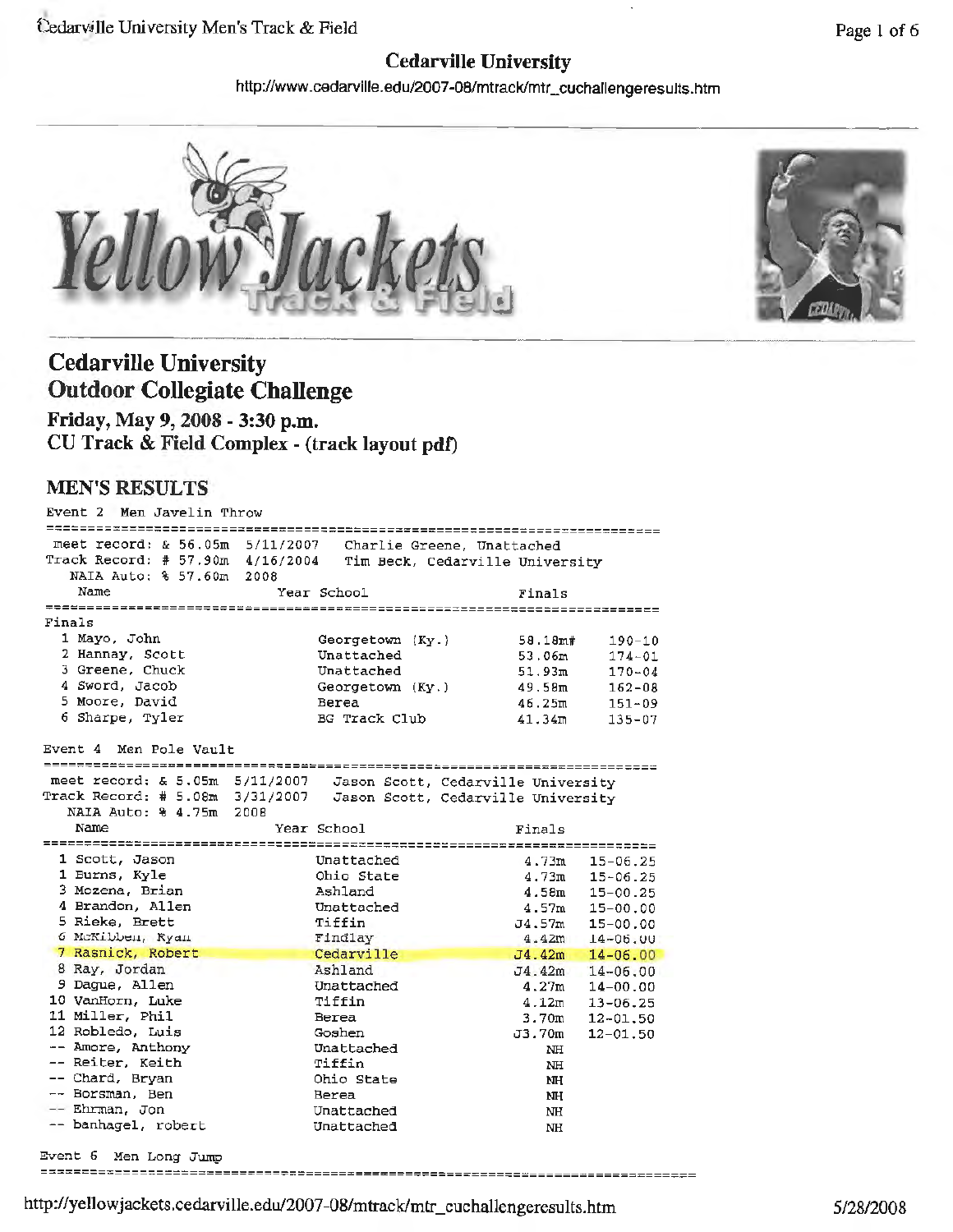| Track Record: # 7.02m 4/22/2006                                    | meet record: & 6.30m 5/11/2007 Kareem Holden, Berea College<br>Thomas Nims, Tiffin University |                                                              |
|--------------------------------------------------------------------|-----------------------------------------------------------------------------------------------|--------------------------------------------------------------|
| NAIA Auto: % 7.08m 2008<br>Name                                    | Year School                                                                                   | Finals Wind                                                  |
|                                                                    |                                                                                               |                                                              |
| 1 Gill, Scott                                                      | Taylor                                                                                        | $22 - 07.25$<br>6.89m&<br>NWI                                |
| 2 Holden, Kareem                                                   | Berea                                                                                         | $21 - 08.25$<br>6.61m& NWI                                   |
| 3 Smith, Marekus                                                   | Union $(Ky.)$                                                                                 | $20 - 07.75$<br>6.29m<br>NWI                                 |
| 4 Sharpe, Tyler                                                    | BG Track Club                                                                                 | 19-06.75<br>5.96m<br>NWI                                     |
| -- Claybrooks, David                                               | Unattached                                                                                    | NWI<br>ND                                                    |
| -- Workman, Adam                                                   | Unattached                                                                                    | ND<br>NWI                                                    |
| -- Smith, Travis                                                   | Cedarville                                                                                    | NWI<br>ND.                                                   |
| -- Gruenberg, Stephen                                              | Cedarville                                                                                    | MWI<br>ND.                                                   |
| -- Mudd, Jesse                                                     | Berea                                                                                         | NWI<br>ND                                                    |
| -- Bowling, Jeff                                                   | Berea                                                                                         | NWI<br>ND.                                                   |
| -- Welch, T.J.                                                     | Berea                                                                                         | NWI<br>ND.                                                   |
| -- Anderson, Carl                                                  | BG Track Club                                                                                 | ND.<br>NWI                                                   |
|                                                                    |                                                                                               |                                                              |
| Event 8 Men Hammer Throw                                           |                                                                                               |                                                              |
|                                                                    | meet record: & 52.82m 5/11/2007 Willie Little, Univer. of Indianapolis                        |                                                              |
| Track Record: # 69.52m 4/16/2004                                   | John McEwen, New York AC                                                                      |                                                              |
| NAIA Auto: % 50.60m 2008                                           |                                                                                               |                                                              |
| Name                                                               | Year School                                                                                   | Finals                                                       |
|                                                                    | New York Athleti                                                                              | 71.22m#<br>$233 - 08$                                        |
| 1 Johnson, Kibwe                                                   | Ashland                                                                                       | 66.66m&<br>$218 - 08$                                        |
| 2 Klenk, Robert                                                    | Ohio State                                                                                    | $62.92 \text{m}$<br>$206 - 05$                               |
| 3 Ebersole, Dave                                                   |                                                                                               | 194-05                                                       |
| 4 Jeffery, Mike                                                    | Ashland                                                                                       | 59.26m&<br>$171 - 07$                                        |
| 5 Sniadecki, Chase                                                 | Ashland                                                                                       | $52.30m$ <sup>8</sup><br>$51.52m$ <sup>8</sup><br>$169 - 00$ |
| 6 Henning, Neil                                                    | Cedarville                                                                                    |                                                              |
| 7 Mays, Max                                                        | Unattached                                                                                    | $51.46m$ <sup>8</sup><br>168-10<br>$168 - 08$                |
| 8 Hoag, Curtis                                                     | Findlay                                                                                       | 51.42 <sup>m</sup>                                           |
| 9 Maat, Christian                                                  | Cedarville                                                                                    | $163 - 04$<br>49.78m                                         |
| 10 Crabtree, Aaron                                                 | Unattached                                                                                    | 47.56m<br>156-00                                             |
| 11 Branch, Tyler                                                   | Unattached                                                                                    | 47.34 <sub>m</sub><br>$155 - 04$                             |
| 12 Wood, Burt                                                      | Unattached                                                                                    | 44.46m<br>145-10                                             |
| 13 Cowan, Drew                                                     | Taylor                                                                                        | 43.76m<br>$143 - 07$                                         |
| 14 George, Kyle                                                    | Rio Grande                                                                                    | $126 - 02$<br>38.46m                                         |
| 15 Montgomery, Matt                                                | Berea                                                                                         | 23.30m<br>$76 - 05$                                          |
| -- Wills, Matt                                                     | Berea                                                                                         | ND.                                                          |
| -- Tilson, William                                                 | Berea                                                                                         | ND                                                           |
| -- DeChant, Matt                                                   | Unattached                                                                                    | ND                                                           |
| -- Eric, James                                                     | Findlay                                                                                       | ND.                                                          |
| Event 10 Men High Jump                                             |                                                                                               |                                                              |
|                                                                    | meet record: & 2.08m 5/11/2007 Lee Roberts, Univ. of Findlay                                  |                                                              |
|                                                                    | Track Record: # 2.08m 5/11/2007 Lee Roberts, Univ. of Findlay                                 |                                                              |
| NAIA Auto: % 2.03m                                                 | 2008                                                                                          |                                                              |
| Name                                                               | Year School                                                                                   | Finals                                                       |
|                                                                    |                                                                                               |                                                              |
| 1 Roberts, Lee                                                     | Findlay                                                                                       | $6 - 04.75$<br>1.95m                                         |
| 2 Laker, Kyle                                                      | Goshen                                                                                        | $6 - 02.75$<br>1.90 <sub>m</sub>                             |
| -- Gill, Scott                                                     | Taylor                                                                                        | ΝH                                                           |
| -- Bowling, Jeff                                                   | Berea                                                                                         | NH                                                           |
| -- Workman, Adam                                                   | Unattached                                                                                    | ΝH                                                           |
| -- Welch. T.J.                                                     | Berea                                                                                         | NH                                                           |
| -- Mudd, Jesse                                                     | Berea                                                                                         | ΝH                                                           |
|                                                                    |                                                                                               |                                                              |
| Men Triple Jump<br>Event 12<br>=================================== |                                                                                               |                                                              |
| meet record: $\& 13.63m 5/11/2007$                                 | Kareem Holden, Berea College                                                                  |                                                              |
| Track Record: # 14.11m 4/21/2006                                   |                                                                                               | Ryan Speakes, Tiffin University                              |
| NAIA Auto: % 14.33m                                                | - 2008                                                                                        |                                                              |
| Name                                                               | Year School                                                                                   | Finals<br>Wind                                               |
|                                                                    |                                                                                               |                                                              |
| 1 Holden, Kareem                                                   | Berea                                                                                         | $46 - 03 - 25$<br>$14.10$ m&<br>NWI                          |
| 2 Coleman, Erick                                                   | Union $(Ky.)$                                                                                 | 13.76m& NWI 45-01.75                                         |
| 3 Sok, Brandon                                                     | Unattached                                                                                    | NWI 41-04.25<br>12.60m                                       |
| 4 Smith, Travis                                                    | Cedarville                                                                                    | 12.29m<br>$40 - 04.00$<br>NWI                                |
| -- Bowling, Jeff                                                   | Berea                                                                                         | ND<br>NWI                                                    |

http://yellowjackets.cedarville.edu/2007-08/mtrack/mtr\_cuchaUengeresults.htm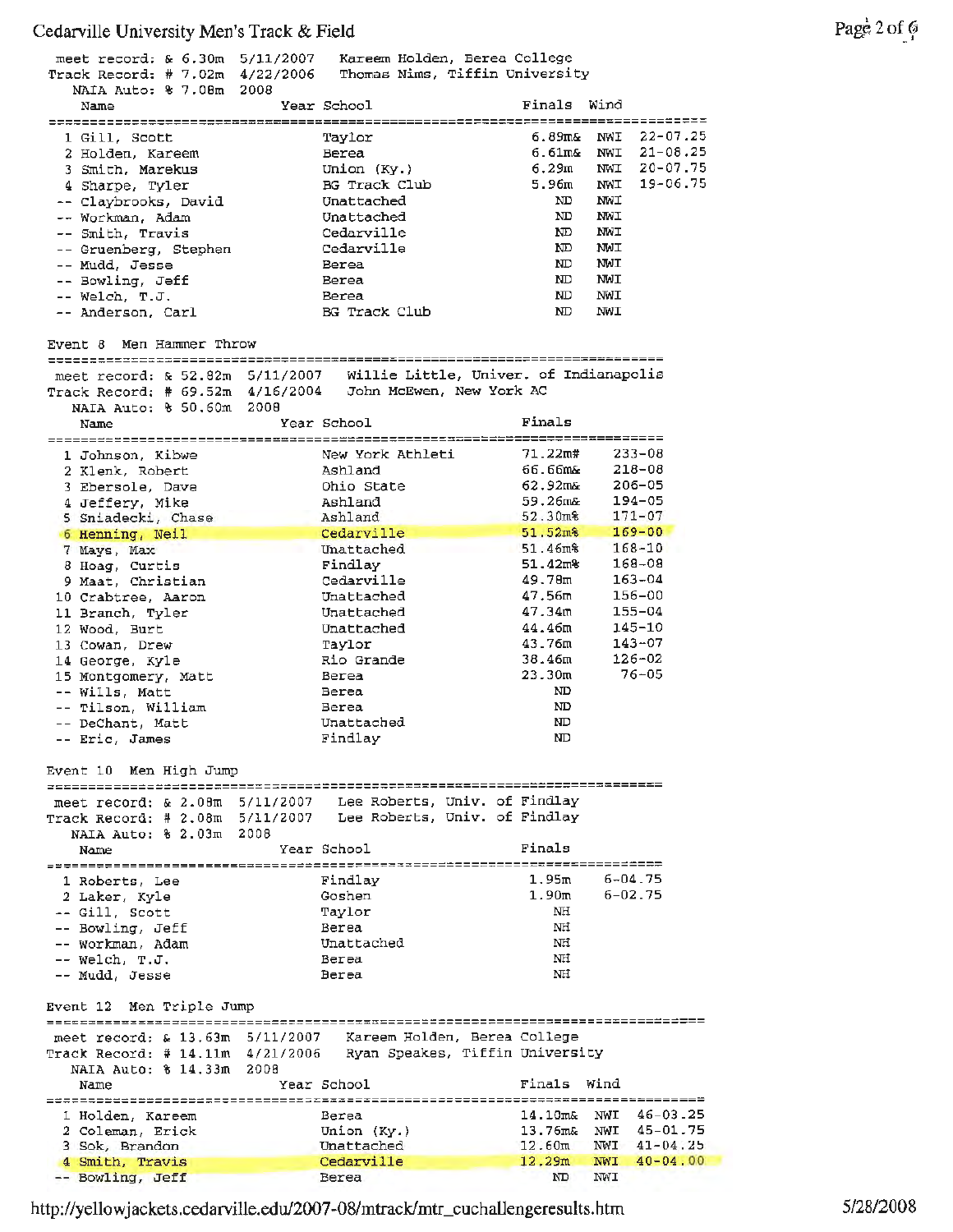| -- Mudd, Jesse                                                                                   | Berea                                                                      | ND<br>NWI                                        |
|--------------------------------------------------------------------------------------------------|----------------------------------------------------------------------------|--------------------------------------------------|
| Event 14 Men Shot Put                                                                            |                                                                            |                                                  |
| meet record: $\& 16.63m 5/11/2007$<br>Track Record: $\#$ 16.70m 3/31/2007<br>NAIA Auto: % 15.54m | Ben Michaud, Cedarville University<br>2008                                 | Adam Longsworth, St. Francis College             |
| Name                                                                                             | Year School                                                                | Finals                                           |
| 1 DeChant, Matt                                                                                  | Unattached                                                                 | 16.65ա&<br>$54 - 07.50$                          |
| 2 Maag, Blaine                                                                                   | Ashland                                                                    | 16.56ա%<br>$54 - 04.00$                          |
| 3 McGrady, Carleton<br>4 Michaud, Ben                                                            | Findlay                                                                    | $16.44$ m $\,$<br>$53 - 11.25$                   |
| 5 Crabtree, Aaron                                                                                | Cedarville<br>Unattached                                                   | $16.07m$ <sup>8</sup><br>$52 - 08.75$            |
| 6 Branch, Tyler                                                                                  | Unattached                                                                 | 15.53m<br>$50 - 11.50$<br>15.46m<br>$50 - 08.75$ |
| 7 Hoag, Curtis                                                                                   | Findlay                                                                    | 15.39m<br>$50 - 06.00$                           |
| 8 Sniadecki, Chase                                                                               | Ashland                                                                    | 14.84m<br>48-08.25                               |
| 9 Sharpe, Tyler                                                                                  | BG Track Club                                                              | 13.72m<br>$45 - 00.25$                           |
| 10 George, Kyle<br>11 Ford, Jared                                                                | Rio Grande<br>Union $(Ky.)$                                                | 13.46m<br>$44 - 02.00$                           |
| 12 Hannay, Scott                                                                                 | Unattached                                                                 | 11.79m<br>$38 - 09.25$<br>11.49m<br>$37 - 08.50$ |
| 13 Montgomery, Matt                                                                              | Berea                                                                      | 9.91m<br>$32 - 06.25$                            |
| -- Tilson, William                                                                               | Berea                                                                      | ND.                                              |
| -- Mills, James                                                                                  | Union $(Ky.)$                                                              | ND                                               |
| -- Nash, Andrew<br>-- Eller, Tommy                                                               | Berea                                                                      | ND                                               |
|                                                                                                  | Berea                                                                      | ND                                               |
| Event 16<br>Men Discus Throw                                                                     |                                                                            |                                                  |
| meet record: $\epsilon$ 51.62m                                                                   | 5/11/2007<br>John Bowman, Indiana Wesleyan Univ.                           |                                                  |
| Track Record: # 51.62m<br>NAIA Auto: % 47.82m                                                    | 5/11/2007<br>John Bowman, Indiana Wesleyan Univ.<br>2008                   |                                                  |
| Name                                                                                             | Year School                                                                | Finals                                           |
|                                                                                                  |                                                                            |                                                  |
| 1 Cowan, Drew<br>2 Henning, Neil                                                                 | Taylor<br>Cedarville                                                       | 44.58m<br>$146 - 03$<br>42.55m                   |
| 3 George, Kyle                                                                                   | Rio Grande                                                                 | $139 - 07$<br>42.43m<br>$139 - 02$               |
| 4 Crabtree, Aaron                                                                                | Unattached                                                                 | 42.19 <sub>m</sub><br>$138 - 05$                 |
| 5 DeChant, Matt                                                                                  | Unattached                                                                 | 40.52m<br>$132 - 11$                             |
| 6 Sharpe, Tyler                                                                                  | BG Track Club                                                              | 38.62m<br>126-08                                 |
| 7 Branch, Tyler<br>8 Eller, Tommy                                                                | Unattached<br>Berea                                                        | 37.71m<br>123-09                                 |
| 9 Hochstetler, Justin                                                                            | Goshen                                                                     | 37.51m<br>$123 - 01$<br>36.90m<br>$121 - 01$     |
| 10 Newton, Brice                                                                                 | Berea                                                                      | 33.19m<br>$108 - 11$                             |
| 11 Montgomery, Matt                                                                              | Berea                                                                      | 24.40m<br>$80 - 01$                              |
| -- Barnes, Scotty                                                                                | Union (Ky.)                                                                | ND                                               |
| -- Ebersole, Dave<br>-- Hoag, Curtis                                                             | Ohio State                                                                 | ND                                               |
| -- Ford, Jared                                                                                   | Findlay<br>Union (Ky.)                                                     | ND                                               |
| -- Neyhouse, Arend                                                                               | Unattached                                                                 | ND<br>ND                                         |
| -- Robinson, Raymond                                                                             | Tiffin                                                                     | ND                                               |
| -- Larson, John                                                                                  | Ohio State                                                                 | ND                                               |
| -- Meuleman, Cory                                                                                | Unat-Ashland                                                               | ND                                               |
| -- Nash, Andrew<br>-- Tilson, William                                                            | Berea<br>Berea                                                             | ND                                               |
| -- Maag, Blaine                                                                                  | Ashland                                                                    | ND<br>ND                                         |
| -- Mills, James                                                                                  | Union (Ky.)                                                                | ND                                               |
| -- Sniadecki, Chase                                                                              | Ashland                                                                    | ND                                               |
| Event 16 Men 4x800 Meter Relay                                                                   |                                                                            |                                                  |
|                                                                                                  | Track Record: # 7:46.52 4/21/2006 Roberts Wesleyan, Roberts Wesleyan Univ. |                                                  |
| NAIA Auto: % 7:47.00 2008<br>School                                                              |                                                                            | Finals                                           |
| 1 Indiana Wesleyan 'A'                                                                           |                                                                            |                                                  |
| 1) Miller, Joshua                                                                                | 2) Slabaugh, David                                                         | 7:41.78#                                         |
| 3) Wenzel, Jason                                                                                 | 4) Foss, Josh                                                              |                                                  |
| 2 Taylor 'A'                                                                                     |                                                                            | 7:50.21                                          |
| 1) Tencher, Brian<br>3) Bryan, Isaac                                                             | 2) Hubley, Jeff<br>4) Kirsch, Nathan                                       |                                                  |

**http:/** /yellowjackets. cedarville. edu/2007-08/mtrack/mtr \_ cuchallengeresults.htm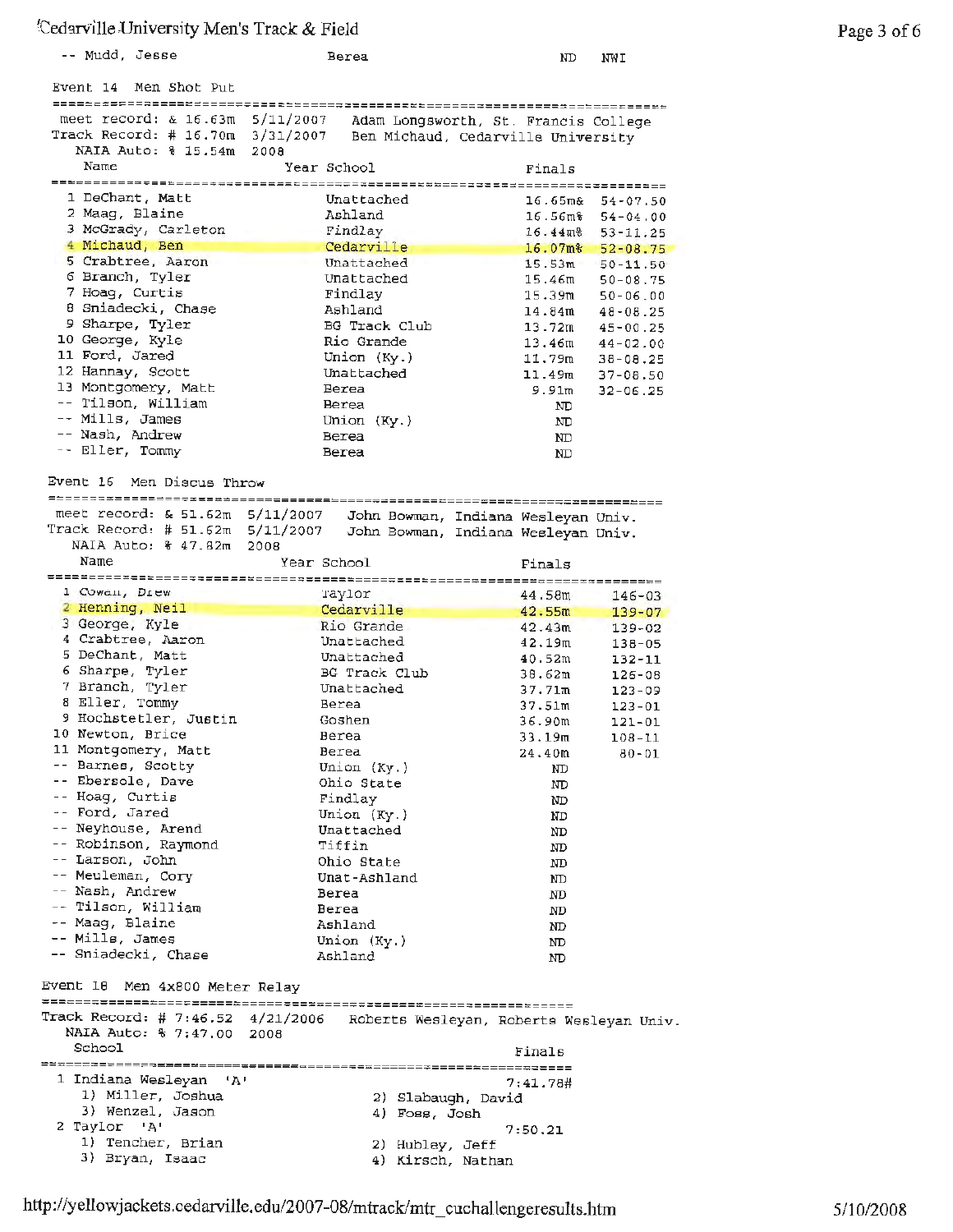Event 20 Men 4x100 Meter Relay meet record: & 42.09 5/11/2007 Notre Dame College, Notre Dame College Track Record: # 42.09 Notre Dame College, Notre Dame Colle 5/11/2007 NAIA Auto: % 41.85 2008 School Finals l Rio Grande 'A' 41.35% 2) Baston, Brandon 1) Kraner, Josh 3) Croom, David 4) Perry, Josh 2 union (Ky.) 'A' 41.86# 1) Smith, Marekus 2) Thornton, Andre 3) Barnes, Scotty 4) Nabors, Johnnie 3 Notre Dame (Ohio) 'A' 42.23 2) Tolliver, Brandon 1) Lockett, Jason 4) Sheffey, Demar 3) Robinson, Andre <sup>4</sup>Taylor 'A' 42.69 1) Laing, Lamont<br>3) Allingham, Bryan 2) Gill, Scott 3) Allingham, Bryan 4) Brown, Ian  $5 \text{ Berea}$  'A'  $43.35$ 1) Hardrick, Darrius 2) Holden, Kareem 3) Citizen, Nick 4) Rayford, Brandon Event 22 Men 1500 Meter Run meet record: & 3:57.70 5/11/2007 Kevin Kuhn, Cedarville University Track Record: # 3:49.92 4/21/2006 Julius Rona, Roberts Wesleyan College NAIA Auto: % 3:55.25 2008 Name Year School Finals 1 Bryan, Isaac Taylor 4:07.10 2 Spencer, Matt Rio Grande 4:10.31 <sup>3</sup>Davies, Jordan Cedarville  $4:10.63$ 4 Bays, Lee 4:45.49 Berea Event 24 Men 400 Meter Dash meet record: & 49.27 Shandon North, Bluffton College 5/11/2007 Track Record: # 49.00 Josh Perry, Univ. of Rio Grande 3/31/2007 NAIA Auto: % 48.54 2008 Year School Finals H# Name and the state of the state of the state of the state of the state of the state of the state of the state of the state of the state of the state of the state of the state of the state of the state of the state of the s 1 Starr, Sammy Cedarville 49.50 1 2 Robinson, Andre Notre Dame (Ohio 49.72 1 3 Croom, David Rio Grande 50.53 1 4 Green, Dorian Unattached 50.77 2 5 Sheffey, Demar Notre Dame (Ohio 51.27 1 6 Gravely, Jordan Rio Grande 51.60 2 Cook, Randy Rio Grande DNF 2 Event 26 Men 800 Meter Run meet record, & 1:53.16 5/11/2007 Daniel Roberts, Cedarville University Track Record, # 1:51.33 Julius Rono, Roberts Wesleyan College 4/21/2006 NAIA Auto: % 1:52.80 2008 Year School Finals Name Cedarville 1:54.04 **l Kuhn,** Kevin 2 Brooker, Jua Cedarville 1:54.68 <sup>3</sup>Eversole, Joel Capital 1:57.24 4 Reinhart, Nick Heidelberg 1:57.75 5 Pitney, John Indiana Wesleyan 1:58.01 6 Soto, Luis Berea 1:58.76 7 Spencer, Matt Rio Grande 1:59.67 <sup>8</sup>O'Quinn, Brennan Union (Ky.) 2:00.64 <sup>9</sup>Kual, Daniel Union (Ky.) 2:01.45 10 Davis, Steven *Rio* Grande 2:06.54 11 McCall, Thaddeus Berea 2: 08. 72 Event 28 Men 400 Meter Hurdles

meet record: & 52.38 5/11/2007 Dan Asher, Univ. of Indianapolis

http://yellowjackets.cedarville.edu/2007-08/mtrack/mtr\_cuchallengeresults.htm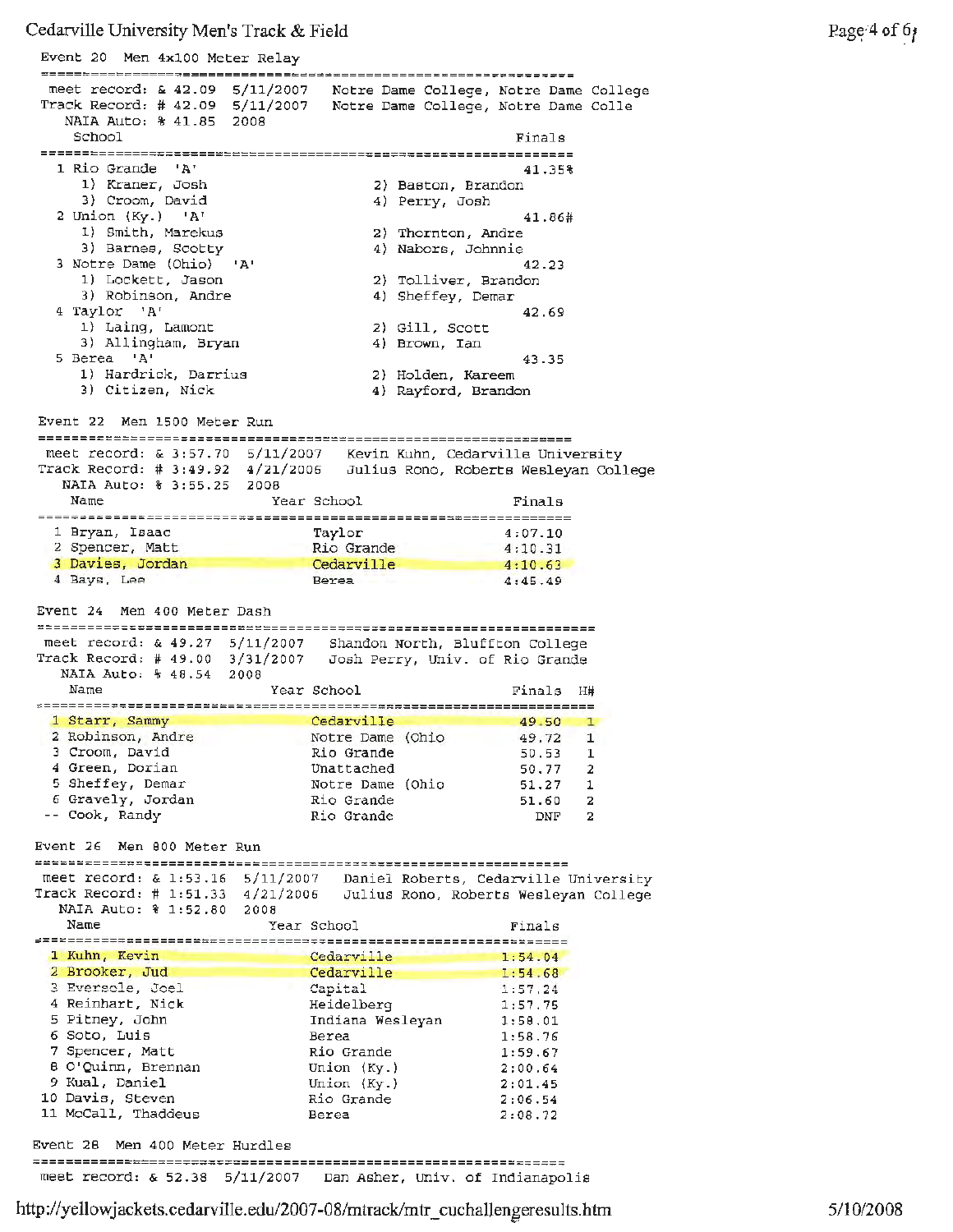'.;ed9rtille,University Men's Track & Field Track Record: # 51.89 4/16/2004 Derrick Williams, Central State Univ. **NAIA** Auto: % 53.90 2008 Name Year School Finals ---==-=---~--~-----------------------------------------~-------- l Roberts, Adam Wittenberg 54.51 **2** Tress, Brandon **Cedarville** 55.89 3 Nowels, Kelly **Cedarville Cedarville** 55.97 4 Balthrop, Brandon Kenyon 56.07<br>5 Rinehart, Alex Kenyon 58.27 5 Rinehart, Alex Kenyon 58.27 6 Bowling, Jeff Berea 1:01.89 Event 30 Men 3000 Meter Steeplechase meet record: & 9:01.47 5/11/2007 Kevin Schwarz, Univ. of Cincinnati Track Record: # 9:01.47 5/11/2007 Kevin Schwarz, Cincinnati **NAIA Auto: % 9:29.00**  2008 Name **The School** Primals (Primals Primals 1 Hazel, Bryan Indiana Wesleyan 9:27.42% 2 Robertson, Tom Taylor 9:50.38 <sup>3</sup>Hoogeveen, Eric Heidelberg 10:56.69 Event 32 Men 100 Meter Dash meet record: & 10.84 S/11/2007 Justin Conway, Univ. of Cincinnati Track Record: # 10.68 4/16/2004 Kirk Hawkins, Central State Univ. NAIA Auto: % 10.70 2008 Name Year School Finals Wind H# 1 Nabors, Johnnie Union (Ky.) 10.83& **NWI l**  2 Thornton, Andre Union {Ky.) 10.93 NWI 1 3 Heriot, Blake Unattached 10.94 NWI l **4** Smith, Marekus Union (Ky.) 11.22 NWI 1 <sup>5</sup>Hardrick, Darrius Berea 11. 26 NWI 1 **6** Laing, Lamont Taylor Taylor 11.30 NWI 2 7 Citizen, Nick Berea 11.31 NWI 1 8 Tolliver, Brandon Motre Dame (Ohio 11.31 NWI) 2 9 Pierce, David Contract Unattached 11.40 NWI 1 10 Barnes, Scotty Union (Ky.) 11.45 NWI 2 11 Lockett, Jason Notre Dame (Ohio 11.51 **NWI**  2 Event 34 Men 5000 Meter Run meet record: & 16:03.91 5/11/2007 Tommy Morgan, Univ. of Cincinnati Track Record: # 14:52.32 4/21/2006 Leo Kormanik, Malone College **NAIA** Auto, % 14:56.24 2008 Name Year School Finals ----~=--------====---=========----------~-======~=====----~===== l Ballard, Daniel Indiana Wesleyan 15:23.00& <sup>2</sup>Rojas, Elias Indiana Wesleyan 15:32.00& <sup>3</sup>Butcher, Devin Heidelberg 15:42.00& 4 O'Neil, Dominique Tiffin 15,58.00& 5 Baker, Trey Berea 16:05.00 6 Herbert, Justin **Cedarville** 15, 11.00 7 Wilder, Jarrod Berea 16:12.00 a Moore, **Alex**  Cedarville 16:14.00 9 Trennepohl, Rob Cedarville 16:19.00 Rio Grande 17:47.00 10 Hively, Kyle Event 35 Men 110 Meter Hurdles meet record: & 14.98 5/11/2007 John Greathouse, Tiffin University Track Record: # 14.21 3/31/2007 Andre English, Unattached **NAIA Auto: % 14.84 2008** 

Name Year School Finals Wind 1 Bowling, Jeff Event 37 Men 200 Meter Dash meet record, & 21.45 5/11/2007 Berea 15.97 NWI Justin Conway, Univ. of Cincinnati

Track Record: # 21.45 5/11/2007 Justin Conway, Cincinnati

http://yellowjackets.cedarville.edu/2007-08/mtrack/mtr\_cuchallengeresults.htm